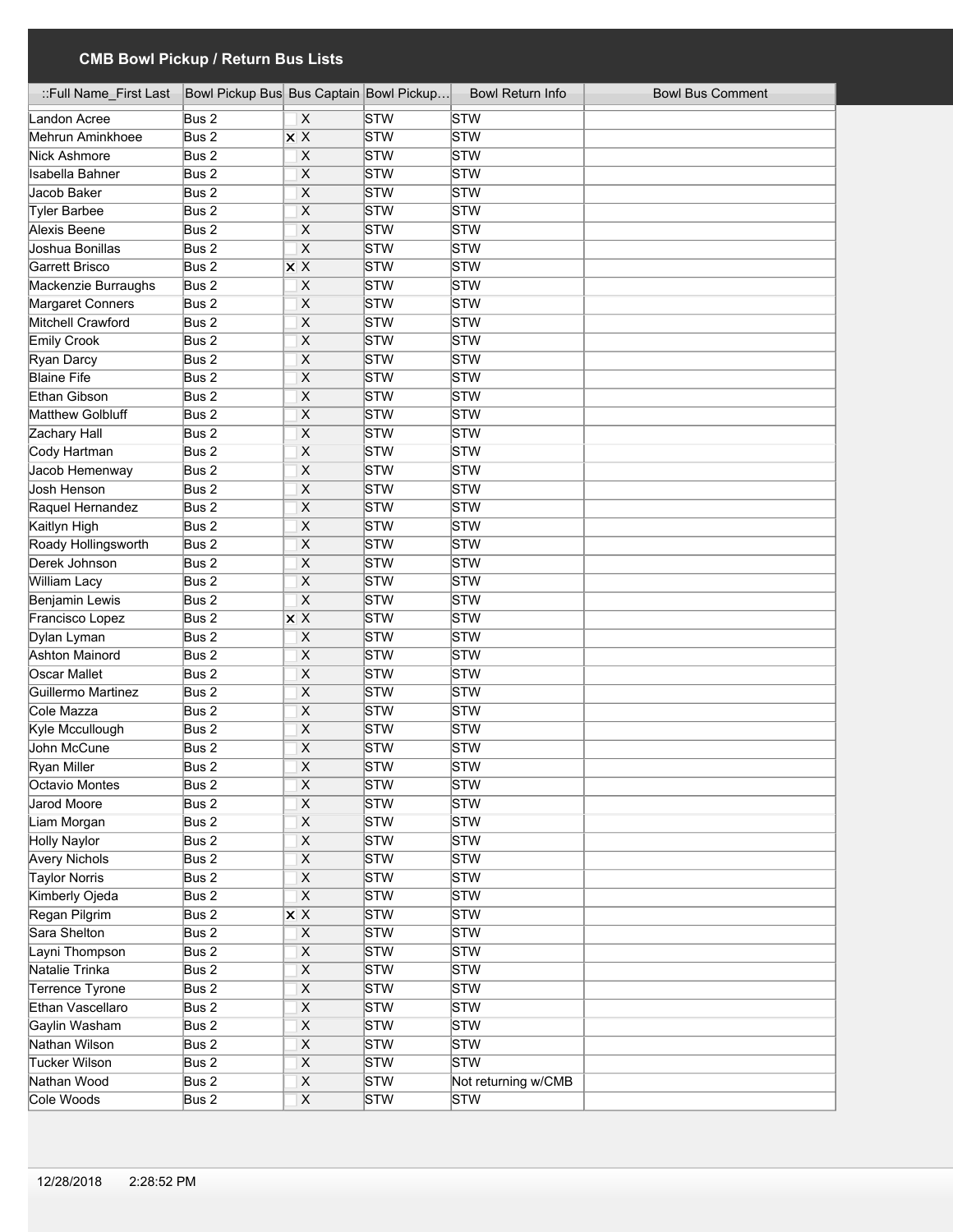| ::Full Name_First Last   | Bowl Pickup Bus Bus Captain Bowl Pickup |                           |     | <b>Bowl Return Info</b> | <b>Bowl Bus Comment</b> |
|--------------------------|-----------------------------------------|---------------------------|-----|-------------------------|-------------------------|
| Michael Anderson         | Bus 3                                   | X                         | STW | STW                     |                         |
| Madison Aquino           | Bus 3                                   | $\overline{\mathsf{x}}$   | STW | STW                     |                         |
| Andrew Arambula          | Bus 3                                   | $\overline{\mathsf{x}}$   | STW | STW                     |                         |
| Katlyn Baker             | Bus 3                                   | $\overline{\mathsf{x}}$   | STW | STW                     |                         |
| <b>Trey Bartlett III</b> | Bus 3                                   | $\overline{\mathsf{x}}$   | STW | STW                     |                         |
| Lauren Beugelsdyk        | Bus 3                                   | $\overline{\mathsf{x}}$   | STW | STW                     |                         |
| Thomas Borgman           | Bus 3                                   | $\overline{\mathsf{x}}$   | STW | Not returning w/CMB     |                         |
| Rebecca Bryan            | Bus 3                                   | $\overline{\mathsf{x}}$   | STW | STW                     |                         |
| <b>Nathan Carroll</b>    | Bus 3                                   | $\overline{\mathsf{x}}$   | STW | Not returning w/CMB     |                         |
| Tommy Chau               | Bus 3                                   | $\overline{\mathsf{x}}$   | STW | <b>STW</b>              |                         |
| Rachel Cox               | Bus 3                                   | $\overline{\mathsf{x}}$   | STW | <b>STW</b>              |                         |
| Ethan Crowley            | Bus 3                                   | $\overline{\mathsf{x}}$   | STW | <b>STW</b>              |                         |
| Caleb Dixon              | Bus 3                                   | $\overline{\mathsf{x}}$   | STW | <b>DFW</b>              |                         |
| Natali Edwards           | Bus 3                                   | X                         | STW | <b>STW</b>              |                         |
| Mason Egermeier          | Bus 3                                   | X                         | STW | STW                     |                         |
| Jack Gerler              | Bus 3                                   | $\overline{\mathsf{x}}$   | STW | <b>STW</b>              |                         |
| Jillian Gore             | Bus 3                                   | $\overline{\mathsf{x}}$   | STW | <b>STW</b>              |                         |
| Sarah Hamel              | Bus3                                    | X                         | STW | STW                     |                         |
| Garrett Hardesty         | Bus 3                                   | X                         | STW | STW                     |                         |
| Daniel Hoelting          | Bus 3                                   | X                         | STW | <b>STW</b>              |                         |
| Matthew Howell           | Bus 3                                   | X                         | STW | <b>STW</b>              |                         |
| <b>Shelby Howerton</b>   | Bus 3                                   | X                         | STW | <b>STW</b>              |                         |
| Jayden Jackson           | Bus 3                                   | X                         | STW | STW                     |                         |
| Jordan Jeffers           | Bus 3                                   | X                         | STW | <b>STW</b>              |                         |
| Kari Jenkins             | Bus 3                                   | X                         | STW | STW                     |                         |
| <b>Tiffany Johnson</b>   | Bus 3                                   | X                         | STW | <b>STW</b>              |                         |
| Andrew Johnston          | Bus 3                                   | X                         | STW | <b>STW</b>              |                         |
| <b>Bailey Knighten</b>   | Bus 3                                   | X                         | STW | <b>STW</b>              |                         |
| Jillian Landers          | Bus 3                                   | X                         | STW | <b>STW</b>              |                         |
| Tyler Lane               | Bus 3                                   | X                         | STW | STW                     |                         |
| Carson Lyne              | Bus 3                                   | X                         | STW | STW                     |                         |
| <b>Audrey Marshall</b>   | Bus 3                                   | $\overline{\mathsf{x}}$   | STW | <b>STW</b>              |                         |
| <b>Maxwell Meckling</b>  | Bus 3                                   | X                         | STW | <b>STW</b>              |                         |
| Gabriel Mejia            | Bus 3                                   | $\overline{\mathsf{x}}$   | STW | STW                     |                         |
| lan Mertes               | Bus 3                                   | $\overline{\mathsf{x}}$   | STW | STW                     |                         |
| lan Myers                | Bus 3                                   | X                         | STW | STW                     |                         |
| Krista Porter-Mckelvey   | Bus 3                                   | $\overline{\mathsf{x}}$   | STW | <b>STW</b>              |                         |
| Madelynn Ratke           | Bus 3                                   | $\pmb{\times}$            | STW | STW                     |                         |
| Daniel Roberts           | Bus 3                                   | $\mathsf X$               | STW | STW                     |                         |
| Elizabeth Rogers         | Bus 3                                   | $\overline{X}$            | STW | STW                     |                         |
| Leandra Sanchez          | Bus 3                                   | $\overline{\mathsf{X}}$   | STW | STW                     |                         |
| Amanda Smith             | Bus 3                                   | $\mathsf X$               | STW | STW                     |                         |
| <b>Lily Smith</b>        | Bus 3                                   | $\overline{\mathsf{x}}$   | STW | <b>STW</b>              |                         |
| Diana Soriano            | Bus 3                                   | $\overline{\mathsf{x}}$   | STW | <b>STW</b>              |                         |
| Collin Stout             | Bus 3                                   | $\overline{\mathsf{x}}$ X | STW | STW                     |                         |
| John Strictland          | Bus 3                                   | $\mathsf X$               | STW | STW                     |                         |
| Azzarea Tureaud-Borin    | Bus 3                                   | $\overline{X}$            | STW | <b>STW</b>              |                         |
| Taylor Vance             | Bus 3                                   | $\overline{X}$            | STW | <b>STW</b>              |                         |
| Hannah Walblay           | Bus 3                                   | $\pmb{\times}$            | STW | STW                     |                         |
| Eric Werline             | Bus 3                                   | $\mathsf X$               | STW | <b>STW</b>              |                         |
| Braeden Weyhrich         | Bus 3                                   | $\overline{\mathsf{X}}$   | STW | STW                     |                         |
| Caleb Wilson             | Bus 3                                   | $\overline{\mathsf{x}}$   | STW | STW                     |                         |
| Kolt Wood                | Bus 3                                   | $\mathsf X$               | STW | <b>STW</b>              |                         |
| Chelsea Zuniga           | Bus 3                                   | $\overline{\mathsf{x}}$   | STW | <b>STW</b>              |                         |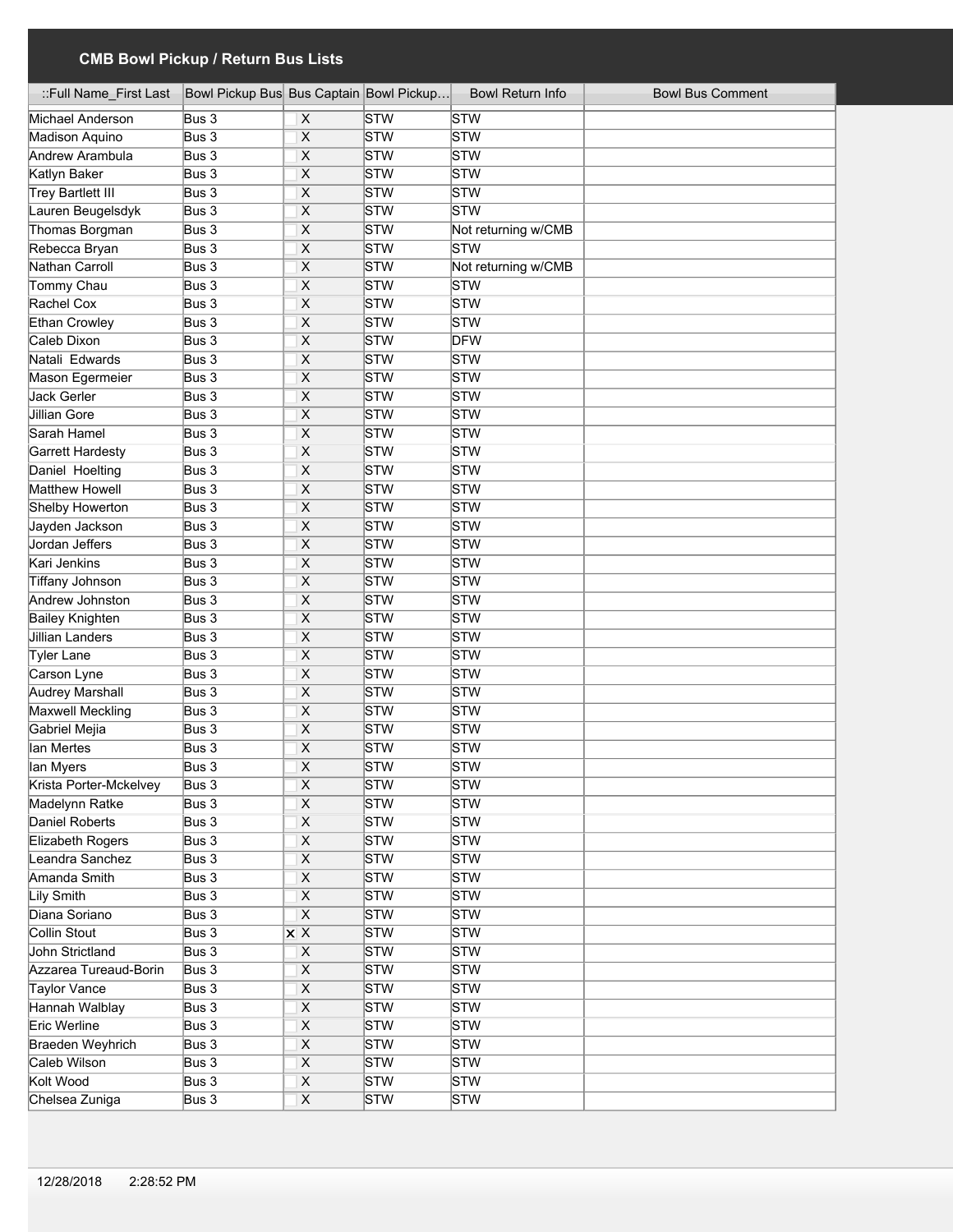| ::Full Name_First Last        | Bowl Pickup Bus Bus Captain Bowl Pickup |                                                |            | <b>Bowl Return Info</b> | <b>Bowl Bus Comment</b> |
|-------------------------------|-----------------------------------------|------------------------------------------------|------------|-------------------------|-------------------------|
| Mattie Awtrey                 | Bus 4                                   | X                                              | <b>STW</b> | STW                     |                         |
| Rainey Barnes                 | Bus 4                                   | X                                              | STW        | STW                     |                         |
| Sarah Bartlett                | Bus 4                                   | X                                              | STW        | STW                     |                         |
| Michael Baughman              | Bus 4                                   | X                                              | STW        | STW                     |                         |
| Kristina Bruening             | Bus 4                                   | $\overline{\mathsf{x}}$                        | STW        | <b>DFW</b>              |                         |
| Jean-Paul Cantres-Perez Bus 4 |                                         | X                                              | STW        | STW                     |                         |
| Ryan Carlson                  | Bus 4                                   | X                                              | STW        | STW                     |                         |
| Kellen Carter                 | Bus 4                                   | $\overline{\mathsf{x}}$                        | STW        | STW                     |                         |
| <b>Anthony Coito</b>          | Bus 4                                   | $\overline{\mathsf{x}}$                        | STW        | <b>DFW</b>              |                         |
| <b>Braeden Collier</b>        | Bus 4                                   | $\overline{\mathsf{x}}$                        | STW        | STW                     |                         |
| <b>Colter Comstock</b>        | Bus 4                                   | $\overline{\mathsf{x}}\ \overline{\mathsf{x}}$ | STW        | STW                     |                         |
| Benjamin Cooper               | Bus 4                                   | $\overline{X}$                                 | <b>STW</b> | STW                     |                         |
| <b>Isaiah DeHoyos</b>         | Bus 4                                   | $\overline{\mathsf{x}}$                        | <b>STW</b> | STW                     |                         |
| Makenzie Driever              | Bus 4                                   | $\overline{\mathsf{x}}$                        | <b>STW</b> | <b>STW</b>              |                         |
| Loren Emerson                 | Bus 4                                   | $\overline{\mathsf{x}}$                        | <b>STW</b> | STW                     |                         |
| Joy Evans                     | Bus 4                                   | $\overline{\mathsf{x}}$                        | STW        | STW                     |                         |
| Kyle Fisher                   | Bus 4                                   | $\overline{\mathsf{x}}$                        | STW        | STW                     |                         |
| Matthew Floeter               | Bus 4                                   | $\overline{\mathsf{x}}$                        | STW        | STW                     |                         |
| Chloe Gartner                 | Bus 4                                   | X                                              | <b>STW</b> | STW                     |                         |
| Ashley Gomes                  | Bus 4                                   | $\overline{\mathsf{x}}$                        | STW        | STW                     |                         |
| Aviyonna Harrison             | Bus 4                                   | X                                              | STW        | STW                     |                         |
| Julia Hay                     | Bus 4                                   | X                                              | STW        | STW                     |                         |
| Lance Higgins                 | Bus 4                                   | X                                              | STW        | STW                     |                         |
| Devin Hirner                  | Bus 4                                   | $\overline{\mathsf{x}}$                        | STW        | <b>STW</b>              |                         |
| Jacob January                 | Bus 4                                   | X                                              | STW        | Not returning w/CMB     |                         |
| Dawson Leffingwell            | Bus 4                                   | $\overline{\mathsf{x}}$                        | STW        | <b>STW</b>              |                         |
| Nick Linn                     | Bus 4                                   | X                                              | STW        | <b>STW</b>              |                         |
| Sheridan Mackey               | Bus 4                                   | X                                              | STW        | STW                     |                         |
| <b>Bret Marckx</b>            | Bus 4                                   | X                                              | <b>STW</b> | <b>STW</b>              |                         |
| <b>Bishop McGee</b>           | Bus 4                                   | X                                              | STW        | <b>STW</b>              |                         |
| <b>Haley Miller</b>           | Bus 4                                   | X                                              | STW        | STW                     |                         |
| Kierstin Miller               | Bus 4                                   | X                                              | STW        | <b>STW</b>              |                         |
| <b>Madison Mitchell</b>       | Bus 4                                   | X                                              | STW        | Not returning w/CMB     |                         |
| <b>Barrett Moore</b>          | Bus 4                                   | X                                              | STW        | STW                     |                         |
| <b>Charles Norris</b>         | Bus 4                                   | X                                              | STW        | STW                     |                         |
| Caleb O'Neal                  | Bus 4                                   | X                                              | STW        | STW                     |                         |
| Devin Peck                    | Bus 4                                   | X                                              | STW        | STW                     |                         |
| Hunter Pogue                  | Bus 4                                   | $\overline{\mathsf{x}}$                        | STW        | STW                     |                         |
| <b>Garrett Rask</b>           | Bus 4                                   | $\overline{\mathsf{X}}$                        | STW        | <b>STW</b>              |                         |
| Ryan Reynolds                 | Bus 4                                   | $\overline{\mathsf{x}}$                        | STW        | STW                     |                         |
| <b>Bryce Richard</b>          | Bus 4                                   | $\overline{\mathsf{x}}$                        | STW        | STW                     |                         |
| Erin Richardson               | Bus 4                                   | $\overline{\mathsf{X}}$                        | STW        | STW                     |                         |
| <b>Michael Riley</b>          | Bus 4                                   | $\overline{\mathsf{x}}$                        | STW        | STW                     |                         |
| Jessica Shipman               | Bus 4                                   | $\overline{\mathsf{x}}$                        | STW        | STW                     |                         |
| Kay Solomon                   | Bus 4                                   | $X$ X                                          | STW        | STW                     |                         |
| Codee Stevens                 | Bus 4                                   | $\boldsymbol{\mathsf{X}}$                      | STW        | STW                     |                         |
| <b>Courtney Stott</b>         | Bus 4                                   | $\overline{\mathsf{x}}$                        | STW        | STW                     |                         |
| Joshua Stuckey                | Bus 4                                   | $\overline{\mathsf{x}}$                        | STW        | STW                     |                         |
| Mara Sylvester                | Bus 4                                   | $\pmb{\mathsf{X}}$                             | STW        | STW                     |                         |
| Cameryn Taylor                | Bus 4                                   | $\overline{\mathsf{X}}$                        | STW        | STW                     |                         |
| <b>Steven Thomas</b>          | Bus 4                                   | $\overline{\mathsf{X}}$                        | STW        | STW                     |                         |
| Sara Trevino                  | Bus 4                                   | $\overline{X}$                                 | STW        | <b>DFW</b>              |                         |
| <b>Jet Turner</b>             | Bus 4                                   | $\overline{X}$                                 | STW        | STW                     |                         |
| Kaleb Vance                   | Bus 4                                   | $\overline{\mathsf{X}}$                        | STW        | STW                     |                         |
| Christian Webb                | Bus 4                                   | $\overline{X}$                                 | STW        | Not returning w/CMB     |                         |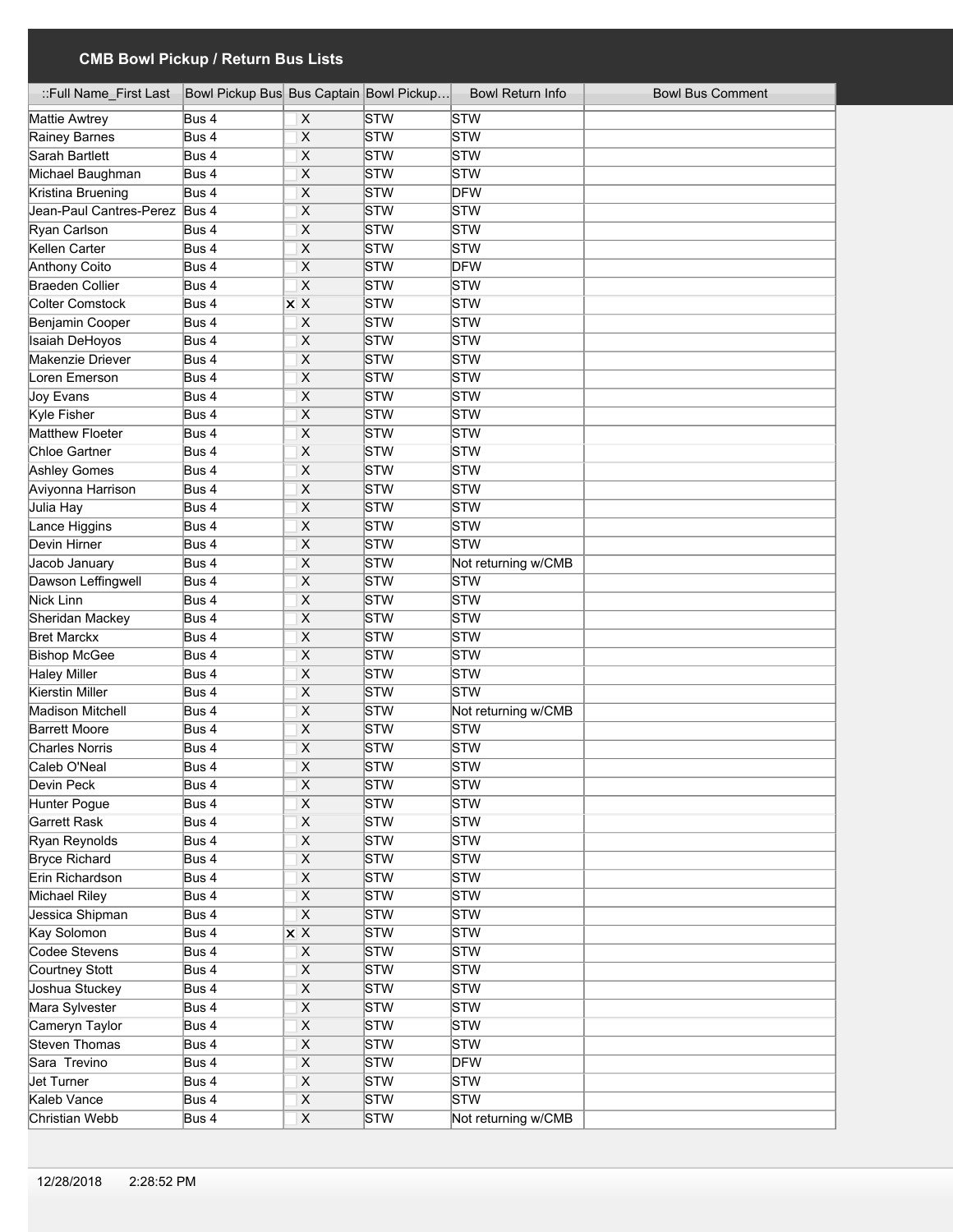| ::Full Name First Last | Bowl Pickup Bus Bus Captain Bowl Pickup |                                                               |            | <b>Bowl Return Info</b> | <b>Bowl Bus Comment</b> |
|------------------------|-----------------------------------------|---------------------------------------------------------------|------------|-------------------------|-------------------------|
| Douglas Bell           | Bus 5                                   | X                                                             | <b>STW</b> | STW                     |                         |
| Kayley Bradley         | Bus 5                                   | $\overline{\mathsf{x}}$                                       | STW        | STW                     |                         |
| <b>Brayden Brown</b>   | Bus 5                                   | $\overline{\mathsf{x}}$                                       | STW        | STW                     |                         |
| Kaylen Buchanan        | Bus 5                                   | X                                                             | STW        | STW                     |                         |
| <b>Katy Butler</b>     | Bus 5                                   | $\overline{\mathsf{x}}$                                       | STW        | STW                     |                         |
| Makenzi Casebeer       | Bus 5                                   | $\overline{\mathsf{x}}$                                       | STW        | STW                     |                         |
| Clayton Chai           | Bus 5                                   | X                                                             | STW        | STW                     |                         |
| Ryan Clement           | Bus 5                                   | $\overline{\mathsf{x}}$                                       | STW        | STW                     |                         |
| <b>Hattie Cox</b>      | Bus 5                                   | $\overline{\mathsf{x}}$                                       | STW        | STW                     |                         |
| Sarah Cronin           | Bus 5                                   | $\overline{\mathsf{x}}$                                       | STW        | STW                     |                         |
| William Davis          | Bus 5                                   | $\overline{\mathsf{x}}$                                       | STW        | STW                     |                         |
| Jacob Dennis           | Bus 5                                   | $\overline{\mathsf{x}}$                                       | STW        | STW                     |                         |
| Kenzi Flanagan         | Bus 5                                   | $\overline{\mathsf{x}}$                                       | STW        | STW                     |                         |
| Karolana Foister       | Bus 5                                   | $\overline{\mathsf{x}}$                                       | STW        | STW                     |                         |
| Haylee-Ann Ford        | Bus 5                                   | $\overline{\mathsf{x}}$                                       | STW        | STW                     |                         |
| Emma Gambill           | Bus 5                                   | $\overline{\mathsf{x}}$                                       | STW        | STW                     |                         |
| Ryan Gibson            | Bus 5                                   | $\overline{\mathsf{x}}$                                       | STW        | STW                     |                         |
| Stephanie Gilbreth     | Bus 5                                   | $\overline{\mathsf{x}}$                                       | STW        | STW                     |                         |
| Sara Grubbs            | Bus 5                                   | $\overline{\mathsf{x}}$                                       | STW        | STW                     |                         |
| Joshua Guynes          | Bus 5                                   | $\overline{\mathsf{x}}$                                       | STW        | STW                     |                         |
| Faith Haugh            | Bus 5                                   | $\overline{\mathsf{x}}$                                       | STW        | STW                     |                         |
| Tanner Holden          | Bus 5                                   | X                                                             | STW        | STW                     |                         |
| Heath Howard           | Bus 5                                   | $\overline{\mathsf{x}}$                                       | STW        | STW                     |                         |
| Caley Hybsha           | Bus 5                                   | $\overline{\mathsf{x}}$                                       | STW        | STW                     |                         |
| Jacob Ikeda            | Bus 5                                   | $\overline{\mathsf{x}}$                                       | STW        | STW                     |                         |
| Kane Killian           | Bus 5                                   | $\overline{\mathsf{x}}$                                       | STW        | STW                     |                         |
| Mallory King           | Bus 5                                   | $\overline{\mathsf{X}}$                                       | STW        | STW                     |                         |
| Abigail Masters        | Bus 5                                   | X                                                             | STW        | STW                     |                         |
| Caitlyn McBride        | Bus 5                                   | X                                                             | STW        | <b>STW</b>              |                         |
| Lauren McMahon         | Bus 5                                   | X                                                             | STW        | STW                     |                         |
| Callahan Morris        | Bus 5                                   | X                                                             | STW        | STW                     |                         |
| Owen Navarro           | Bus 5                                   | X                                                             | <b>STW</b> | <b>STW</b>              |                         |
| <b>Madison Newton</b>  | $\overline{Bus}$ 5                      | X                                                             | STW        | <b>STW</b>              |                         |
| Luis Pachecho Lopez    | Bus 5                                   | X                                                             | STW        | STW                     |                         |
| Kailyn Palmer          | Bus 5                                   | $\overline{\mathsf{x}}$                                       | STW        | <b>STW</b>              |                         |
| lan Pickens            | Bus 5                                   | X                                                             | STW        | <b>STW</b>              |                         |
|                        |                                         |                                                               |            |                         |                         |
| Jalisa Reeves          | Bus 5                                   | X                                                             | STW<br>STW | STW                     |                         |
| Elizabeth Ring         | Bus 5                                   | $\overline{\mathsf{x}}$<br>$\overline{\mathsf{x} \mathsf{x}}$ | STW        | STW<br>STW              |                         |
| Rebekah Routh          | Bus 5                                   |                                                               |            |                         |                         |
| <b>Kassidy Ruff</b>    | Bus 5                                   | $\overline{\mathsf{X}}$                                       | STW        | <b>STW</b>              |                         |
| Dylan Shadoan          | Bus 5                                   | $\overline{\mathsf{x}}$                                       | STW        | STW                     |                         |
| Sierra Smith           | Bus 5                                   | $\overline{\mathsf{X}}$                                       | STW        | STW                     |                         |
| Danielle Stangl        | Bus 5                                   | $\overline{\mathsf{x}}$                                       | STW        | STW                     |                         |
| Hannah Stewart         | Bus 5                                   | $\overline{\mathsf{x}}$                                       | STW        | STW                     |                         |
| Emily Strah            | Bus 5                                   | $\overline{\mathsf{X}}$                                       | STW        | STW                     |                         |
| Emma Sylvester         | Bus 5                                   | $\boldsymbol{\mathsf{X}}$                                     | STW        | STW                     |                         |
| Remi Thornton          | Bus 5                                   | $\overline{\mathsf{X}}$                                       | STW        | STW                     |                         |
| <b>Jordyn Walls</b>    | Bus 5                                   | $\overline{X}$                                                | STW        | STW                     |                         |
| Irish Watrous          | Bus 5                                   | $\pmb{\mathsf{X}}$                                            | STW        | STW                     |                         |
| Aaliyah Whittaker      | Bus 5                                   | $\mathsf X$                                                   | STW        | STW                     |                         |
| Victoria Williamson    | Bus 5                                   | $\overline{\mathsf{X}}$                                       | STW        | <b>STW</b>              |                         |
| Natalie York           | Bus 5                                   | $\overline{\mathsf{X}}$                                       | STW        | <b>STW</b>              |                         |
| Audrey Zinn            | Bus 5                                   | $\overline{\mathsf{X}}$                                       | STW        | STW                     |                         |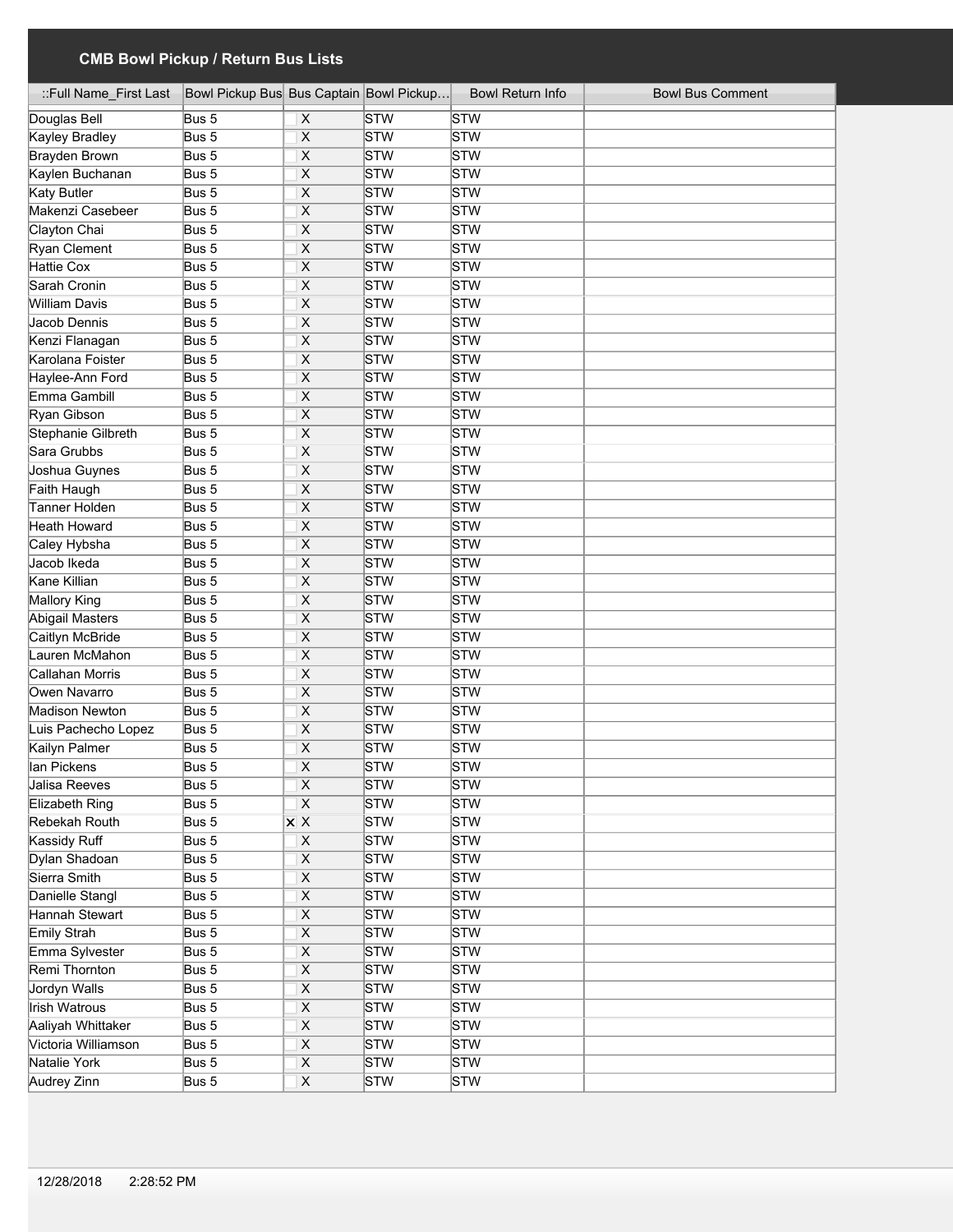| ::Full Name_First Last | Bowl Pickup Bus Bus Captain Bowl Pickup |                                                 |                    | <b>Bowl Return Info</b> | <b>Bowl Bus Comment</b> |
|------------------------|-----------------------------------------|-------------------------------------------------|--------------------|-------------------------|-------------------------|
| Caleb Belonga          | Bus 6                                   | X                                               | <b>DFW</b>         | <b>DFW</b>              |                         |
| Sydney Berry           | Bus <sub>6</sub>                        | $\overline{\mathsf{x}}$                         | <b>DFW</b>         | <b>DFW</b>              |                         |
| Calvin Blaisdell       | Bus 6                                   | X                                               | <b>DFW</b>         | DFW                     |                         |
| Harrison Calvert       | Bus 6                                   | $\overline{\mathsf{x}}$                         | <b>DFW</b>         | <b>DFW</b>              |                         |
| Austin Carr            | Bus 6                                   | $\overline{\mathsf{x}}$                         | <b>DFW</b>         | <b>DFW</b>              |                         |
| Hannah Demarest        | Bus 6                                   | $\overline{\mathsf{x}}$                         | <b>DFW</b>         | <b>DFW</b>              |                         |
| Natalie Demarest       | Bus 6                                   | $\overline{\mathsf{x}}$                         | <b>DFW</b>         | <b>DFW</b>              |                         |
| Ryan DeShazo           | Bus 6                                   | $\overline{\mathsf{x}}$                         | <b>DFW</b>         | <b>DFW</b>              |                         |
| Raeven Franklin        | Bus 6                                   | $\overline{\mathsf{x}}$                         | <b>DFW</b>         | <b>DFW</b>              |                         |
| Alexander Gardner      | Bus <sub>6</sub>                        | X                                               | <b>DFW</b>         | Not returning w/CMB     |                         |
| Matthew Herron         | Bus 6                                   | X                                               | <b>DFW</b>         | <b>DFW</b>              |                         |
| Samantha Holguin       | Bus <sub>6</sub>                        | $\overline{\mathsf{x}}$                         | <b>DFW</b>         | Not returning w/CMB     |                         |
| Justin Jennings        | Bus <sub>6</sub>                        | X                                               | <b>DFW</b>         | <b>DFW</b>              |                         |
| Joshua Jones           | Bus 6                                   | X                                               | <b>DFW</b>         | <b>DFW</b>              |                         |
| Kaitlyn Kennedy        | Bus <sub>6</sub>                        | $\overline{\mathsf{x}}$                         | <b>DFW</b>         | <b>DFW</b>              |                         |
| Shayla Le              | Bus 6                                   | $\overline{\mathsf{x} \mathsf{x}}$              | <b>DFW</b>         | <b>DFW</b>              |                         |
| Jack Lenart            | Bus <sub>6</sub>                        | X                                               | <b>DFW</b>         | <b>DFW</b>              |                         |
| Nicole Mendyka         | Bus 6                                   | X                                               | <b>DFW</b>         | <b>DFW</b>              |                         |
| John Miller            | Bus <sub>6</sub>                        | X                                               | <b>DFW</b>         | <b>DFW</b>              |                         |
| Zachary Morse          | Bus <sub>6</sub>                        | X                                               | <b>DFW</b>         | <b>DFW</b>              |                         |
| Connor Neugent         | Bus 6                                   | X                                               | <b>DFW</b>         | Not returning w/CMB     |                         |
| <b>Brendan Noblitt</b> | Bus 6                                   | X                                               | <b>DFW</b>         | <b>DFW</b>              |                         |
| Cody Norman            | Bus <sub>6</sub>                        | X                                               | <b>DFW</b>         | <b>DFW</b>              |                         |
| Abraham Nunez          | Bus <sub>6</sub>                        | X                                               | <b>DFW</b>         | <b>DFW</b>              |                         |
| Kathryn Robinson       | Bus <sub>6</sub>                        | X                                               | <b>DFW</b>         | <b>DFW</b>              |                         |
| Logan Sanford          | Bus <sub>6</sub>                        | X                                               | <b>DFW</b>         | <b>DFW</b>              |                         |
| Joshua Sodolak         | Bus 6                                   | X                                               | <b>DFW</b>         | <b>DFW</b>              |                         |
| Braden Wagoner         | Bus <sub>6</sub>                        | $\overline{\mathsf{x}}$                         | <b>DFW</b>         | <b>DFW</b>              |                         |
| John Williams          | Bus 6                                   | $\overline{\mathsf{x}}$                         | <b>DFW</b>         | <b>DFW</b>              |                         |
| Jason Wolfe            | Bus 6                                   | X                                               | <b>DFW</b>         | <b>DFW</b>              |                         |
| <b>Justin Worley</b>   | Bus 6                                   | X                                               | <b>DFW</b>         | STW                     |                         |
| Jadah Dillard          | Bus 6                                   | X                                               | <b>Little Rock</b> | Little Rock             |                         |
| Taylor Beets           | Bus <sub>6</sub>                        | X                                               | Memphis            | Not returning w/CMB     |                         |
| Allyson Campbell       | Bus <sub>6</sub>                        | X                                               | Memphis            | Not returning w/CMB     |                         |
| Stephanie Carroll      | Bus <sub>6</sub>                        | $\overline{\mathsf{x}}$                         | Memphis            | Not returning w/CMB     |                         |
| Cameron Daniels        | Bus <sub>6</sub>                        | X                                               | Memphis            | Not returning w/CMB     |                         |
| Patrick Goddard        | Bus 6                                   | $\overline{\mathsf{X}}$                         | Memphis            | Not returning w/CMB     |                         |
| Lucas Havelaar         | Bus 6                                   | $\pmb{\mathsf{X}}$                              | Memphis            | Not returning w/CMB     |                         |
| Dylan Hennig           | Bus 6                                   | $\mathsf X$                                     | Memphis            | Not returning w/CMB     |                         |
| Caleb Holmes           | Bus 6                                   | $\overline{\mathsf{X}}$                         | Memphis            | Not returning w/CMB     |                         |
| Olivia Lane            | Bus 6                                   | $\overline{\mathsf{X}}$                         | Memphis            | Not returning w/CMB     |                         |
| Zachary McLaughlin     | Bus 6                                   | $\overline{\mathsf{X}}$                         | Memphis            | Not returning w/CMB     |                         |
| Noah Mennenga          | Bus 6                                   | $\overline{\mathsf{x}}$ $\overline{\mathsf{x}}$ | Memphis            | Not returning w/CMB     |                         |
| Michael Oppedisano     | Bus 6                                   | $\overline{X}$                                  | Memphis            | Not returning w/CMB     |                         |
| <b>Timothy Stolle</b>  | Bus 6                                   | $\overline{\mathsf{X}}$                         | Memphis            | Not returning w/CMB     |                         |
| Demetrius Trott        | Bus 6                                   | $\mathsf X$                                     | Memphis            | Not returning w/CMB     |                         |
| Kinsey West            | Bus 6                                   | $\overline{X}$                                  | Memphis            | Not returning w/CMB     |                         |
| Samuel Willhoite       | Bus 6                                   | $\overline{X}$                                  | Memphis            | STW                     |                         |
| Sarah Wettemann        | Bus 6                                   | $\pmb{\mathsf{X}}$                              | Memphis on         | STW                     |                         |